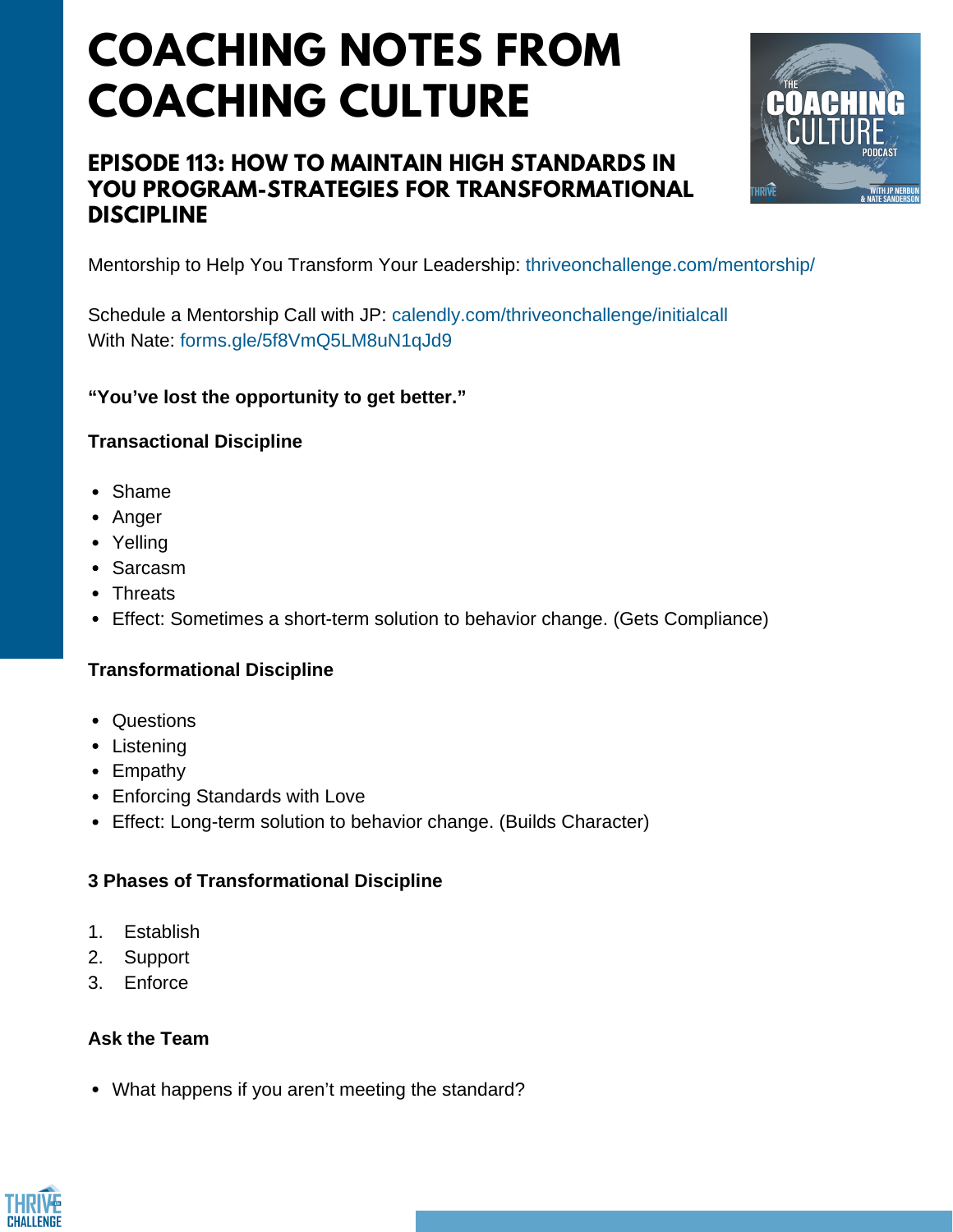# **EPISODE 113: HOW TO MAINTAIN HIGH STANDARDS IN YOU PROGRAM-STRATEGIES FOR TRANSFORMATIONAL DISCIPLINE**



# **Nate Sanderson Approach**

- "If you don't live "love and effort" you won't play for me."
- Love and effort are the criteria and requirement for players to play.

## **Coaching Non-Negotiables**

- What are the three most important behaviors for us as a coach?
- Fight every minute of every day to maintain those standards.

## **Clarity In Our Standards**

- Ask your top players to give you their VERY best for 3 minutes
- Use their very best to score them on a scale of 1-10
- Now the team know what a looks like in practice.
- Anchors effort, because standards like effort can be really relative.

# **Team Quick Set**

- Use 3-5 simple drills to start your practice.
- Ask your team what excellence would look like in those drills.
- Identify two success criteria for the drill, which should be controllable behaviors. Avoid tactical and technical criteria.
- Use the "Reset" when even one single player drops to unacceptable.
- You don't start practice until you have every player committing fully to those behaviors!

# **When Practice Falls Apart**

- "You've lost the opportunity to get better."
- Give them or the captains a certain amount of time (i.e. 3 minutes) to "get it together" (back to acceptable) or else you will lose the opportunity to get better today.

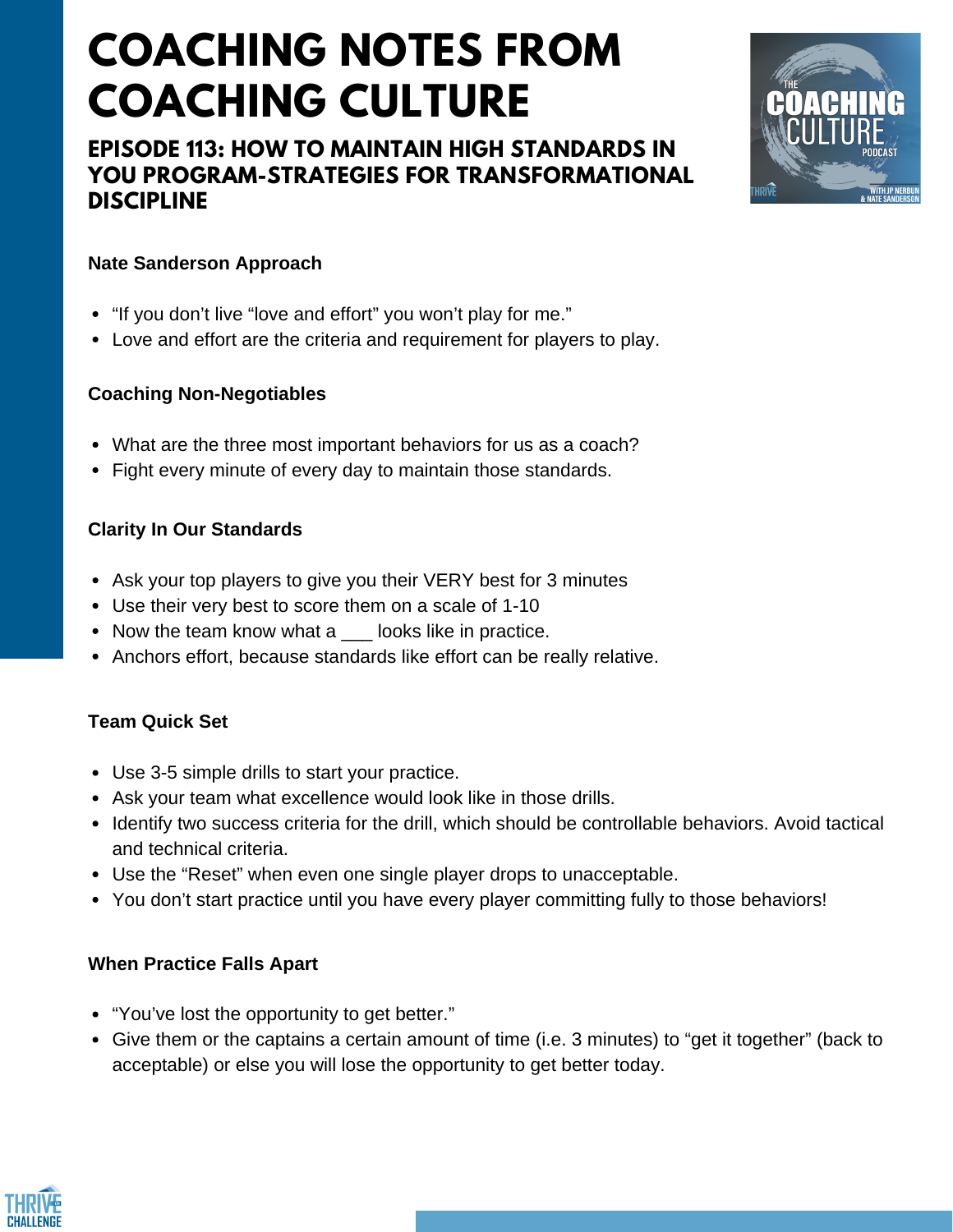**EPISODE 113: HOW TO MAINTAIN HIGH STANDARDS IN YOU PROGRAM-STRATEGIES FOR TRANSFORMATIONAL DISCIPLINE**



#### **Progressive Consequences**

- Sit Out a Drill
- Sit Out a Practice
- Sit Out a Game

#### **No Conditioning as Punishment**

- Players should want to work hard and have a great attitude to become the player and team they want to become.
- Alternatives
	- "This isn't us. This isn't who we want to be."
	- "Come back when you are ready to be the team we want to be."
- Need to set standards and vision before the season.

"Hold players accountable to the vision and standards, not your emotions." -Nate Sanderson

#### **Identity versus Outcome**

- 3 Layers of Behavior Change
	- Outcomes
	- Process
	- Identity
- Focus on your team's identity to guide your process.

#### **How We Deliver the Message Matters**

- Information is not best communicated through anger.
- Semantics, Body Language, and Tone